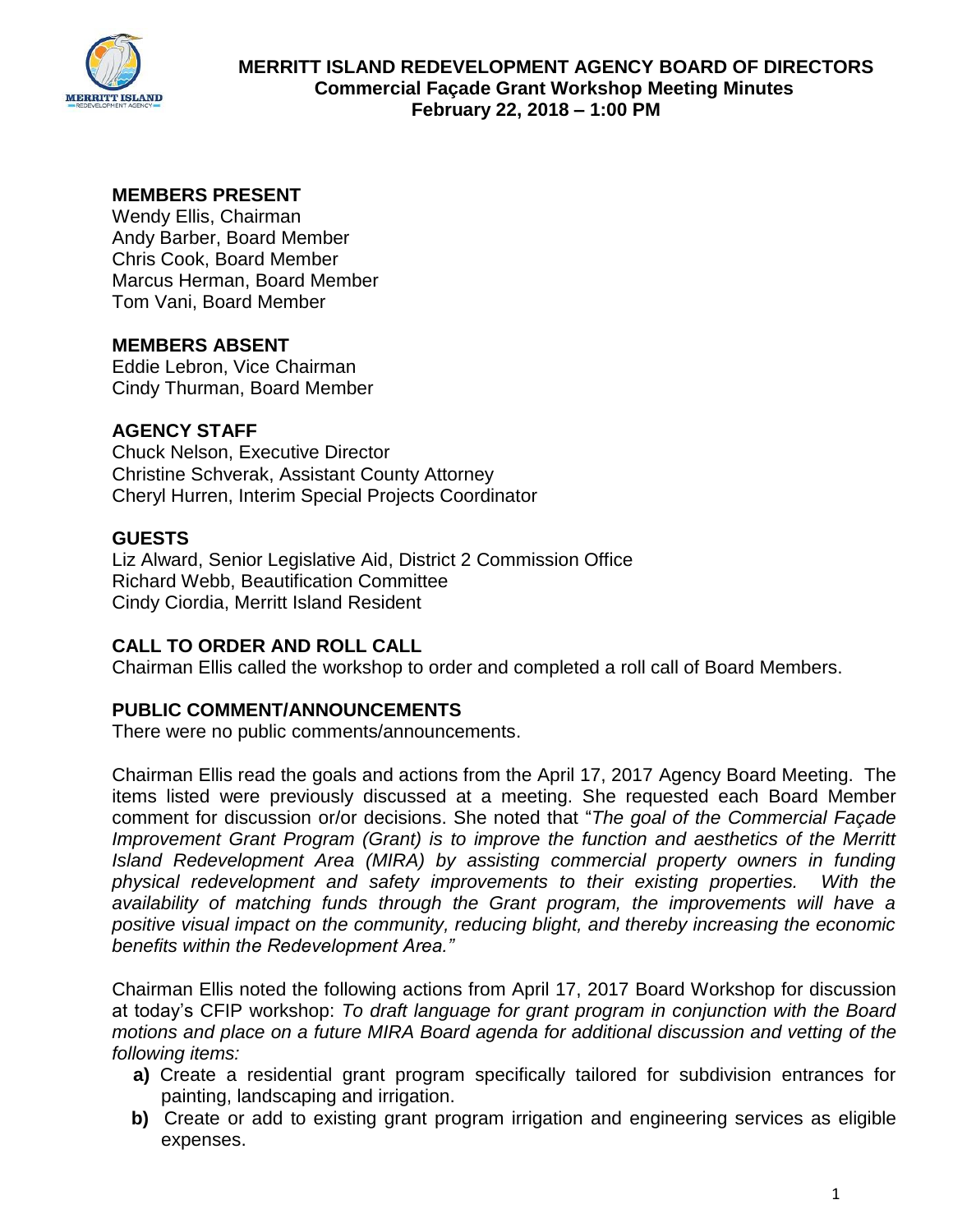

- **c)** Create a program for disaster relief with signage being an eligible match for 6-12 months following the disaster.
- **d)** Allow an additional \$5,000 in bonus dollars for items previously on the ineligible list such as signage, lighting, and parking in a "bonus" matching grant, only after the initial \$15,000 matching Commercial Façade Grant has been completed.
- **e)** Place a MIRA façade grant sign on the property at the beginning of each Commercial Façade Grant project and ensure it remains throughout the project.

Chairman Ellis asked the Board Members to go around the table and discuss the following issues:

# **l. Increasing the grant amount**

 Director Nelson stated that increasing the grant amount is a Board decision. Board Member Vani commented he wants to keep the system processes simple. At the proper time, he wants to discuss irrigation as an eligible expense. Board Member Barber stated he would like to create a program for sub-division entrances. He doesn't believe the grant amount should be increased; he feels the MIRA Board should be good stewards of public money. Board Member Herman said MIRA needs to keep a positive visual impact, the visual part is important. He does not support increasing the grant amount. Board Member Vani stated that construction costs are more now than they were when the \$15,000 grant cap was implemented; he feels increasing the grant amount should be examined as costs are up, but not necessarily wages. Chairman Ellis said she agrees with Board Member Barber about being good stewards of the money, as MIRA always has been, however, she does not feel being a good steward is in opposition with increasing the grant amount. The Board discussed the following issues that had been previously raised:

# a) **Increase the grant amount for improvements with buildings that have more square footage.**

 Director Nelson commented every building is going to be different and we should do continue with the current process. Board Members Barber, Herman, and Chairman Ellis agree that square footage should not be a consideration.

# b) **Implement a Rubric System, i.e., giving extra points, for redeveloping a vacant building.**

 Director Nelson said he doesn't believe the Rubric System (point system) is necessary. He wants to keep it simple, although possibly extra consideration should be given for redeveloping an empty building. Board Member Herman and Chairman Ellis stated that they do not want to implement a rubric system.

# c) **Include professional engineering services as eligible expenses.**

 Board Member Barber commented that if you include engineering and you don't increase the grant amount, it doesn't really benefit the applicant. He agrees with Director Nelson in that the process should be kept simple. Engineering & architecture should be eligible, but the \$15,000 grant cap should be retained. He does not want to start handing out \$20,000 grants. Board Member Herman does not want to include engineering as an eligible expense, commenting that if a big company is doing a big project, engineering could easily be \$10,000 alone. He believes small business owners know what they want to do and probably won't hire an engineer. It goes back to the history of the program in keeping it visual; if you can't see it, it's not eligible.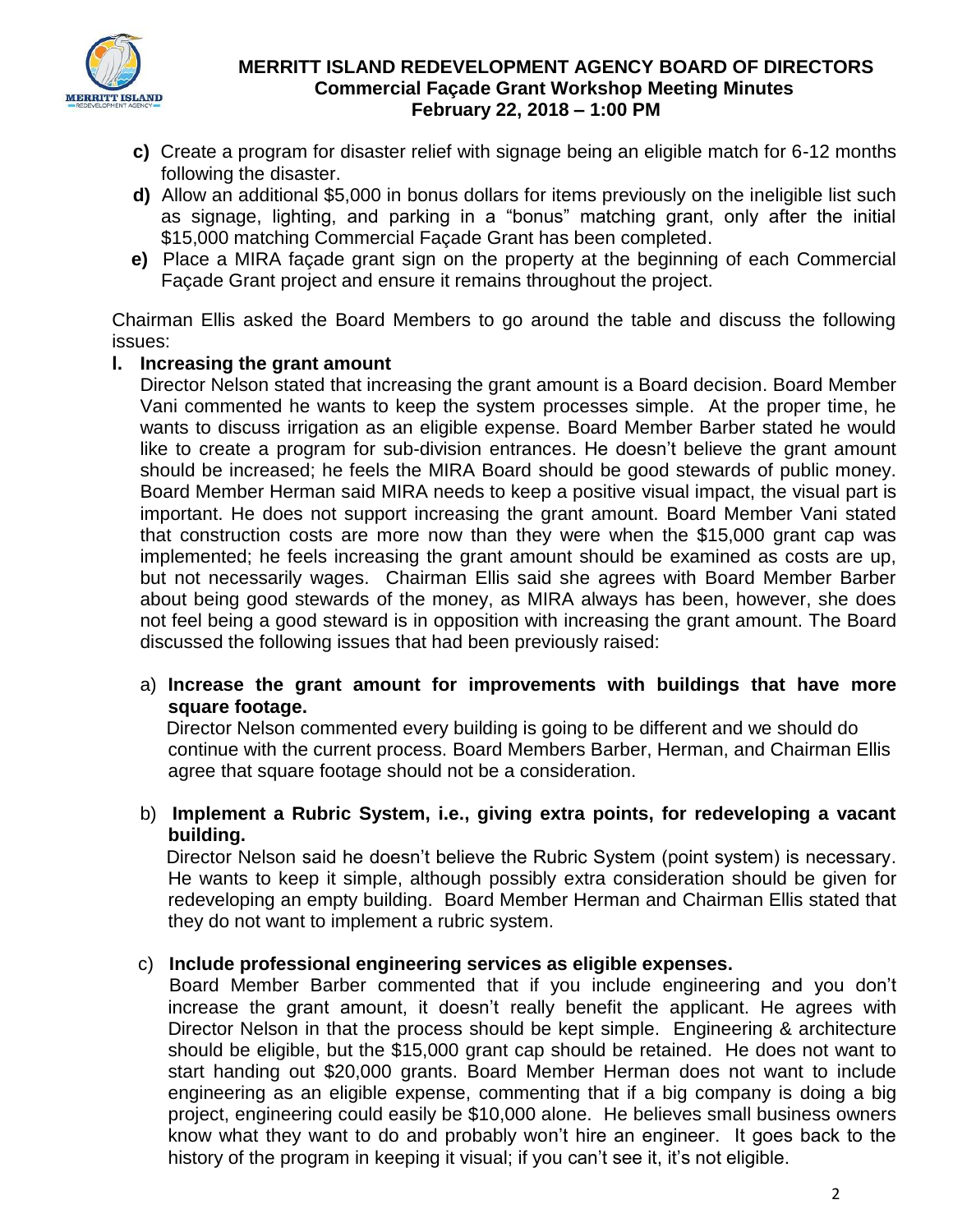

 Chairman Ellis recommended that engineering could be part of a bonus category (e) and referred to the Marshall grant item for a roof. She knows that not everyone will tap into engineering services, but it could be an incentive to use an engineer and improve the appearance of facades. Inflation has incurred; she feels the amount of the grant could be improved and that MIRA still be a good steward of public money, as long as the oversite of the project remains. Director Nelson commented that architectural and engineering could possibly be included in a bonus category, which might take the appearance of the façade to the next level. Board Member Vani stated that he was involved in a Cocoa project without an engineer; had they used one, it would have been less trouble. He is 100% in favor of some sort of an ability to grant for professional services, possibly a bonus category that could be capped at a maximum of \$5,000.

Board Member Herman agreed with Board Member Barber; he feels that the grant program works and is not sure about an increase. He feels \$15,000 is a lot of money and that the Board does need to go any further. He does not believe an applicant would be discouraged by eliminating engineering from eligible reimbursement items. In regard to irrigation, is a requirement, however, MIRA is currently not paying for it as an eligible expense. The guidelines do not allow landscaping without irrigation. Board Member Herman stands firm on no increase in the grant amount. He feels a bonus category will be complicated and wants to keep it simple. He is OK with including engineering in the list of eligible expenses, but not in an "extra" category.

Board Member Vani commented that the main thing is that the MIRA Board still has control with a yea or a nay over how much grant money to award each applicant. He feels this money has come into Merritt Island and wants to see the money stay in Merritt Island, and that the more money that gets on the street, the higher the ROI. He feels the Board needs to consider a little more money, noting that \$15,000 is a lot, but a little higher amount may encourage someone and to have a professional involved, erring on the side of positive. He does not know how to propose it, possibly a category for professional services up to 50% with a cap of \$5,000. In other words, if the applicant spends \$5,000 on engineering and architectural services, they would be eligible for \$2,500 in matching grant funding. If they spent \$10,000 - \$30,000, they would only get the maximum match of \$5,000. He discussed raising the grant amount to \$17,500, noting that the Board does not need to go in \$5,000 increments. Everything's expensive, he wants to keep the money invested in Merritt Island businesses.

Chairman Ellis asked Board Member Vani if he wanted to see the \$5,000 in engineering/architectural services as a stand-alone category, or as part of the overall grant total. Board Member Vani replied that he sees it as a separate category. If he was coming in for a grant, he would apply for \$17,500. But if he used an engineer, he could get up to an additional \$5,000 for a total of \$22,500, noting again that the MIRA Board has the final say on approving each grant. Chairman Ellis reiterated Board Member Vani's position: an increase the grant amount to \$17,500; create an additional separate category for professional services up to \$5,000 which must be pre-approved, and the Board would approve a copy of the plans. Board Member Barber referred to the Marshall's drawing, stating it was probably just a CAD drawing. Board Member Barber asked if the Board really need to get into people's business; approving their plans and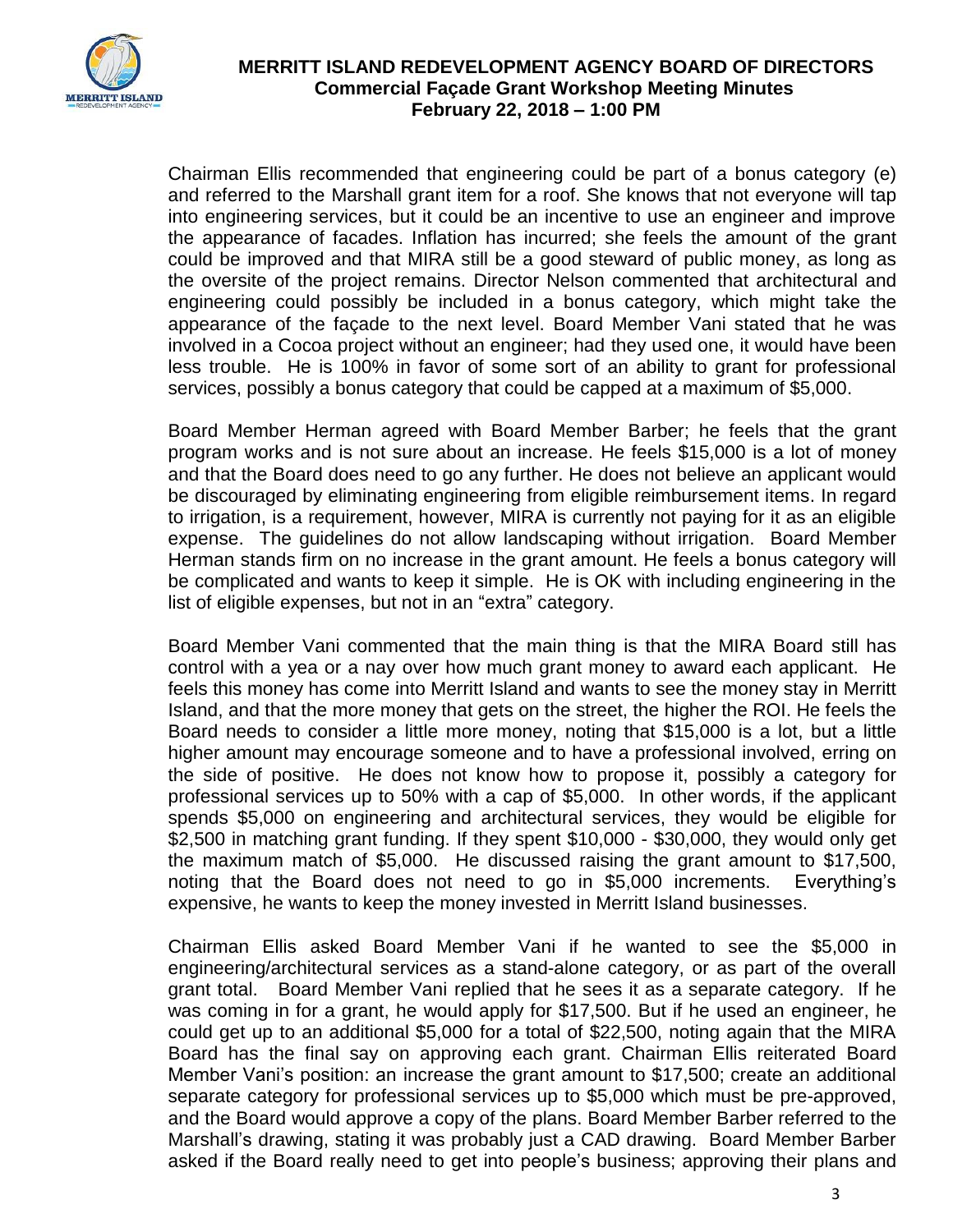

their budget, stating that the Board should just make it an eligible expense instead of getting in the applicant's business and making judgement calls on their behalf. He noted that the Marshall's drawing was a \$250 drawing by a CAD operator.

Board Member Barber said no to a bonus category; yes, to engineering and architectural services as an eligible expense, and no to increasing the grant amount. Board Member Herman said he agreed with Board Member Barber and would like to make a compromise. He wants to include engineering in the list of eligible expenses; increase the grant amount to \$17,500 and not make it harder on anyone by keeping it simple. He wants to get rid of the bonus structure.

Chairman Ellis stated her concern is that someone could have a \$30,000 engineering plan and come in and never spend any of the grant money on improving their façade. Director Nelson stated that capping the A&E expense at \$2,500 is reasonable and that an architect that did the Marshall submittal. He does not believe A & E should be a disproportionate part of the grant, noting that \$2,500 would get the kind of drawing we saw in the Marshall submittal. Chairman Ellis noted that in a match situation, \$5,000 in A & E expense would get the applicant \$2,500 in a matching grant. Director Nelson appreciated Board member Herman's comments, stating that allowing an A & E line item would encourage better projects. Chairman Ellis asked Director Nelson if he thought increasing the amount to \$17,500 was reasonable. Director Nelson stated that it could be monitored and would be better than where we are now.

Board Member Vani also appreciated what Board Member Herman said, but noted that If MIRA was going to include professional architects and engineers, he would like to see the amount go to \$18,000, to put a little more in if we're going to include professional services. When Board Member Vani mentioned \$17,500 for the grant, it also included an additional \$5,000 match for professional services. He is open to keeping it simple and does not want to get into anyone's business. Chairman Ellis asked Board Member Vani if he could support \$18,000 as the total grant amount with a cap on professional fees of \$2,500 in matching funds and Board Member Vani replied yes. Board member Ellis added that she could support that as well. Board Member Barber stated that does not want to hold anyone's hand going through this process; he feels that going to \$17,500 won't be beneficial and does not see the advantage of going beyond \$15,000 in match. Board Member Herman stuck with his original proposal, stating that \$17,500 is enough for the matching grant, engineering should be eligible expense, and there should not be a bonus.

**A MOTION WAS MADE BY BOARD MEMBER HERMAN TO RAISE THE COMMERCIAL FAÇADE GRANT AMOUNT FROM \$15,000 TO \$17,500, WITH \$2,500 OF THAT AMOUNT CAPPED AS BEING AN ELIGIBLE MATCH FOR ENGINEERING AND ARCHITECTURAL EXPENSES. THE MOTION WAS SECONDED BY BOARD MEMBER BARBER AND PASSED 3 TO 1. BOARD MEMBER BARBER VOTED NO; BOARD MEMBERS HERMAN, VANI, AND CHAIRMAN ELLIS VOTED YES.**

Chairman Ellis asked the Board Members to go around the table and discuss their thoughts on the following: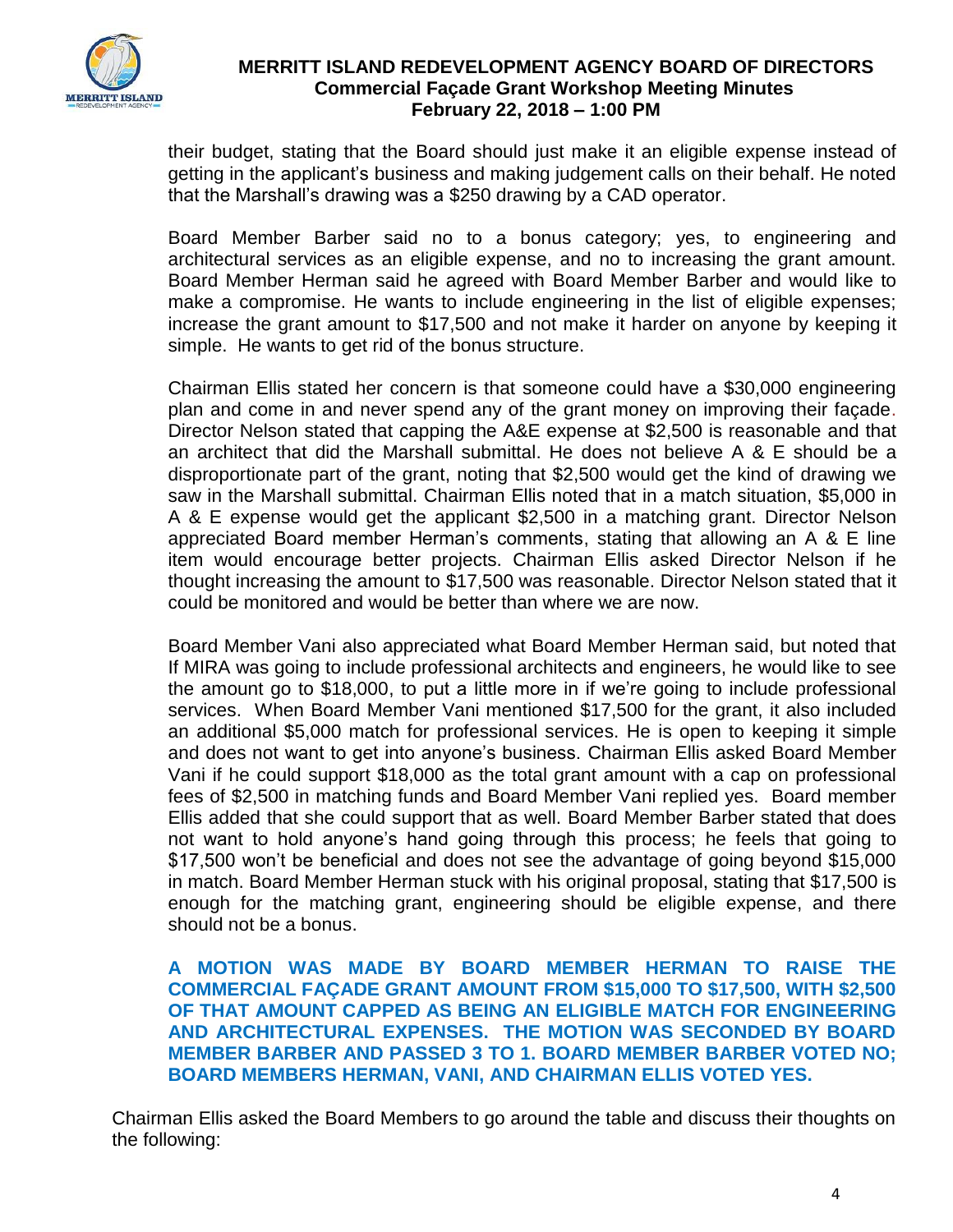

**d) Review ineligible expenses that the Board may want eligible; i.e., lighting and parking lots as stand-alone-improvements.**

Board Member Herman stated possibly lighting and parking should be considered as not being stand alone. The reason these items are part of a more extensive project is because parking lots, signage requests could come in by themselves and receive the maximum grant amount without improving the façade, which is what the grant program is all about. That is why they're to be considered as "part of another project". He feels the verbiage needs to be improved so that the intent is still the same.

Chairman Ellis felt lighting should be eligible for any part of the grant as it was a safety issue. The CFIP line item has not been maxed out on the available grant program funding since she has been on the Board. She would like to see additional disbursement activity to benefit Merritt Island businesses who are willing to invest their own money. Board Member Vani stated lighting and parking should not be stand-alone improvements. Board Member Barber said lighting and parking should not be standalone projects. With no majority to make any changes, the Board moved ahead.

 e) **Create a "bonus category" to facilitate additional improvements MIRA thinks are important to enhance blighted businesses, such as signage, lighting and parking lots.** 

Board Members Herman and Barber said they would vote no on a bonus category. Board Members Vani and Ellis would vote yes. With no majority to make any changes, the Board moved ahead.

Charmin Ellis asked the Board to take action to adjourn the workshop until after the regularly scheduled meeting as there were audience members who had come to address the Board on agenda items from the regular meeting agenda. She suggested that after the regular meeting ended, the Board would reconvene the workshop.

#### **A MOTION WAS MADE BY BOARD MEMBER VANI TO TEMPORARILY ADJOURN THE WORKSHOP. THE MOTION WAS SECONDED BY BOARD MEMBER HERMAN AND PASSED UNANIMOUSLY**.

The workshop temporarily adjourned at 2:00 PM and reconvened at 2:50 PM.

Chairman Ellis noted that an item had been added to the Agenda: Discussion of the Park & Ride Lot Draft Ordinance; a memo dated January 31, 2018; and the recommendations made by the Planning and Development Department.

Director Nelson stated that in previous meetings MIRA has discussed the potential for seeing Park & Rides Lots for cruise parking, especially in this area of the county. Currently, the County doesn't have any specific way, except a requirement for "storage of parking", as a way to approve Park & Rides. Storage requirements do not negate the coming and going of cars on a daily basis, this is a different utilization. The County is making a revision to their latest ordinances to be able to create standards so they are compatible with neighborhoods; this draft ordinance is as a result of that. Director Nelson went through the provisions within the draft ordinance. The BoCC would be able to evaluate each Park and Ride application on an individual basis. Board Member Cook asked about the Board supporting the resolution and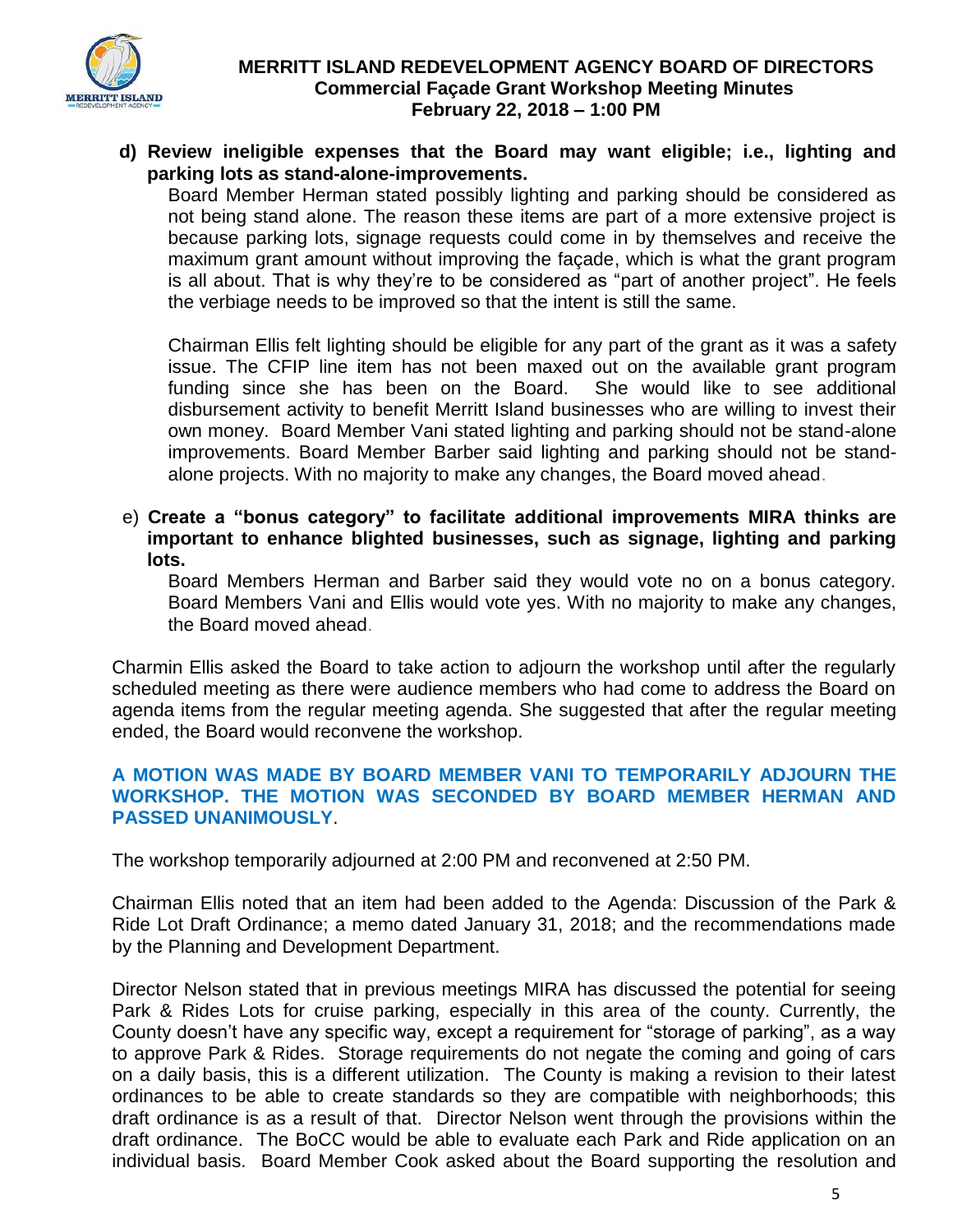

ordinance. Director Nelson agreed to draft a letter of support for the Park & Ride Lot Draft Ordinance to the Planning and Development Department for the Chairman's signature.

**A MOTION BY BOARD MEMBER BARBER WAS MADE TO SUPPORT THE OVER-NIGHT PARKING ORDINANCE AND THE RECOMMENDATIONS OF THE PLANNING AND DEVELOPMENT TO THE BOCC. THE MOTION WAS SECONDED BY CHRIS COOK. THE MOTION WAS PASSED UNANIMOUSLY.** 

Chairman Ellis asked the Board Members to go around the table and discuss the following:

- **2**. **Signage** 
	- **a) Improve existing signage as part of the grant façade program, particularly after hurricanes when more flexibility is needed.**

 Director Nelson said the Board has discussed a program to deal with the damages resulting from hurricanes or other disasters, but because of the numerous variables (costs and insurance), he does not know how MIRA can get there. If nothing else, they could continue to use the Commercial Façade Grant Program for this purpose.

- **b) A program for disaster relief extending 6-12 months after the incident.**
- **c) Incentives for replacing non-conforming signs.**

Director Nelson continued that it was apparent to him that the Board has allowed signage as part of a larger project to receive some funding, however the Board has been inadvertently supporting non-conforming signs. Director Nelson suggested that the Board encourage and incentivize replacement of signage with conforming signs; the Board would need to deal with set-back issues (i.e. the bike shop). Board Member Cook said he doesn't want to add to the blight with signage; he asked to define "part of a larger project". Board Member Vani wants to keep it simple. He likes the disaster relief, but it is too complicated with insurance. He is not in favor of signage as a standalone improvement.

Board Member Barber doesn't like signage as a stand-alone project and feels it should be part of a larger project. He is not in favor for paying for signs from storm damage. He agrees with Director Nelson. In the future, the money for signage should go to conforming signs. Board Member Herman does not support items a and b. He did a survey of signs that were down; approximately 6 of the signs were corporate signs. He could agree to not paying for non-conforming signs. He feels item c is workable. Chairman Ellis said she likes the idea of some support for disaster relief, however, there does not seem to be Board support for that. She does like taking non-conforming signs and helping to make them conforming, but noted it was a large expenditure. She would like to see signage be eligible for 75% of the project instead of 50% of the project. Board Members Cook, Vani and Herman said they would support 50%. Board Member Barber said 49.9%.

**A MOTION WAS MADE BY BOARD MEMBER HERMAN SIGNAGE CAN BE PART OF THE CFIP BUT NO GREATER THAN 50%, WITH THE REQUIREMENT THAT IT ADHERES TO THE CURRENT CODE. THE MOTION WAS SECONDED BY BOARD MEMBER VANI.** Director Nelson stated that the winding of S. Courtenay and 520 has created a circumstance where you can never be conforming; you can make it better than it is now, but never conforming as many parcels have lost their frontage. He noted that CRA's have the ability to create overlays - codes for the hardships created by different road projects. The Board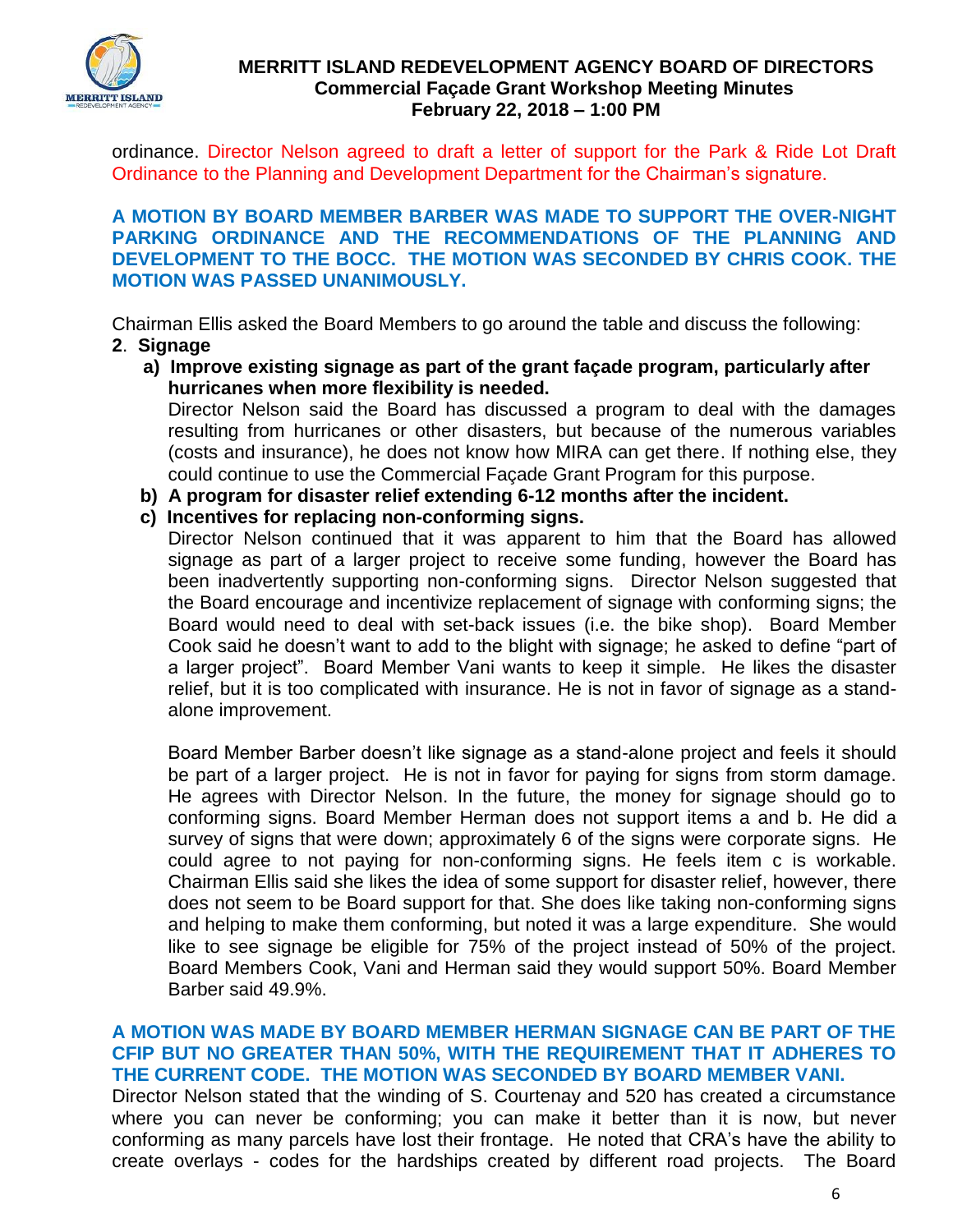

entered into a discussion regarding conforming and non-conforming. Director Nelson requested time to evaluate the signage options and will come back to the Board with some recommendations. He feels the Board cannot resolve this issue today.

# **BOARD MEMBER HERMAN WITHDREW HIS MOTION AND BOARD MEMBER VANI WITHDREW HIS SECOND.**

# 3. **Landscaping/Irrigation**

**a) Include irrigation for landscaping located in front of the façade as an eligible expense:** 

Board Member Herman will not support listing irrigation as eligible expense; it is already mandated and does not provide a visual impact. Board Member Barber said he didn't have as much of an objection to allowing irrigation as an eligible expense. Beautification Committee Member Webb and Board Member Cook agreed with Board Member Herman on irrigation. Board Member Vani said irrigation is a concern.

**b) Make periodic inspection of landscaping and require reimbursement to MIRA for failure to maintain.**

Board Member Herman said when we first started this program, a lien would be put on the property if for failure to maintain landscaping that was funded as part of the CFGP. No one applied for a grant because no one wanted a lien on their property. He questioned how MIRA could collect the reimbursement. Board Member Barber stated that there's no way to manage that type of requirement. Board Member Vani stated his concern is for the appearance of the landscaping/irrigation 6 months down the road. Board Member Cook does not support the concept.

 c) **Tasking Beautification Committee members with tracking landscaping projects monthly for a predetermined period of time.**

 Board Member Herman feels this concept has some validity. The Beautification Committee could go out and look, but he does not think any of this should be added to the grant process. Board Member Cook stated that whatever the Beautification Committee wants is fine with him. Chairman Ellis commented she would like to see landscaping qualify as a stand-alone project. In her opinion, there's anything more important than landscaping to make a project look better. Board Member Herman stated there isn't anyone who has ever come in for just landscaping that didn't receive a full grant. Chairman Ellis suggested that if that was the case, MIRA should not make it more complicated and take out the part of a bigger project wording to reflect what was actually occurring.

Board Member Herman stated that the grant program says irrigation is mandated. He would like to see some type of language that says if the applicant is required to maintain their landscaping, the Board has the opportunity to at least write a letter to say "you made the commitment to maintain your landscaping and you are not". It gives the Board the ability to check up on the re-plant or request a reimbursement. Director Nelson asked Attorney Schervak if there was a mechanism in place for that. Attorney Schervak replied that MIRA could always send them a letter, and that it didn't have to be in the agreement. She noted that the Board had the option of adding more language into the contract, but enforcing it was another matter. She would have to do more research on grant agreements, which are essentially contracts. Chairman Ellis said she's not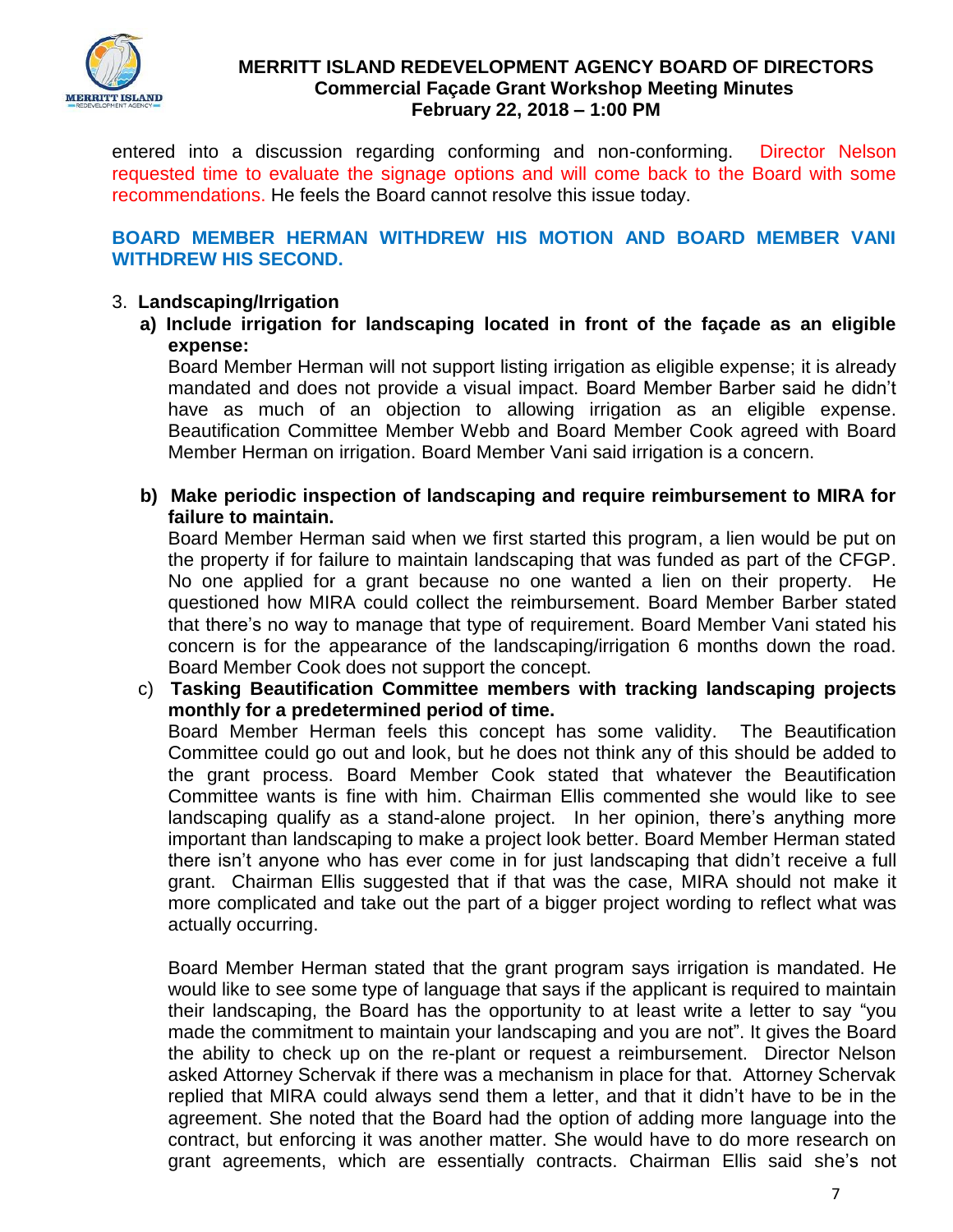

interested in utilizing an attorney for enforcement, but having it in the agreement gives the MIRA Board the ability to write a letter with some teeth. Board Member Vani asked could it be tied into code enforcement. Attorney Schervak stated she would need to do some research. She noted that the agreement already required a grantee to maintain the landscaping for 5 years; it would be simple to add additional wording to the agreement. Board Member Herman stated that adding additional wording is fine, but trying to enforce it is out of the question. He likes the positive - we expect you to maintain your landscaping - adding verbiage was fine, something like "you may be held responsible if the landscaping dies".

Board Member Herman stated that as part of the "claw back" discussion, landscaping could be dovetailed onto the other monies. He does not think going to court is the answer; he likes the idea that Chairman Ellis mentioned Commissioner Fischer used send out letters to the business owner. Director Nelson asked Beautification Committee member Richard Webb if he thought the Beautification Committee would mind sending out letters of encouragement, and if needed; assign sites to members to check on. Board Member Herman stated this is for future commercial façade grants; not retroactive. Beautification Committee Member Webb replied that he does not think Publix came to the Board for any money, but they'd be a case in point. Many Publix facilities have lush landscaping, the one in Merritt Island and ours is melting out and never grew. He does not know why.

 Director Nelson letters could deal with two levels:1) "if you got money from MIRA" and 2) "could you please", or "we've noticed". Chairman Ellis summarized by saying that she felt the Board wanted to make landscaping a stand-alone improvement and also wanted to interject additional language into the contract.

**A MOTION WAS MADE BY BOARD MEMBER HERMAN TO REMOVE THE WORDING FROM THE ELIGIBLE LIST (IV.D) "IF IT IS EXTENSIVE IN SCOPE" AND ADD SIMILAR WORDING TO THE CFIP AGREEMENT UNDER WARRANTY OF GRANTEE "AND THE GRANTEE IS EXPECTED TO REPLACE ANY DEAD OR DETERIORATING LANDSCAPING COVERED BY THE GRANT PROJECT AGREEMENT". THE MOTION WAS SECONDED BY BOARD MEMBER VANI AND WAS PASSED UNANIMOUSLY.** 

 Director Nelson asked Board Member Herman if he knew what was covered under green infrastructure. Board Member Herman said he didn't know what that was and had never seen that before. Chairman Ellis suggested the wording be removed.

**A MOTION WAS MADE BY BOARD MEMBER HERMAN TO REMOVE THE WORDING FROM THE ELIGIBLE LIST (IV.D) "GREEN INFRASTRUCTURE". THE MOTION WAS SECONDED BY BOARD MEMBER HERMAN AND PASSED UNANIMOUSLY.** 

#### 4. **Americans with Disabilities**

# **a) Allow ADA improvements as stand-alone projects.**

 Board Member Vani stated that he thought ADA improvements should be stand-alone improvements. Director Nelson felt that one thing that improves the community is good access, noting that there are people who go around looking for the non-compliance in order to sue. He feels MIRA can't go wrong by helping small business to come into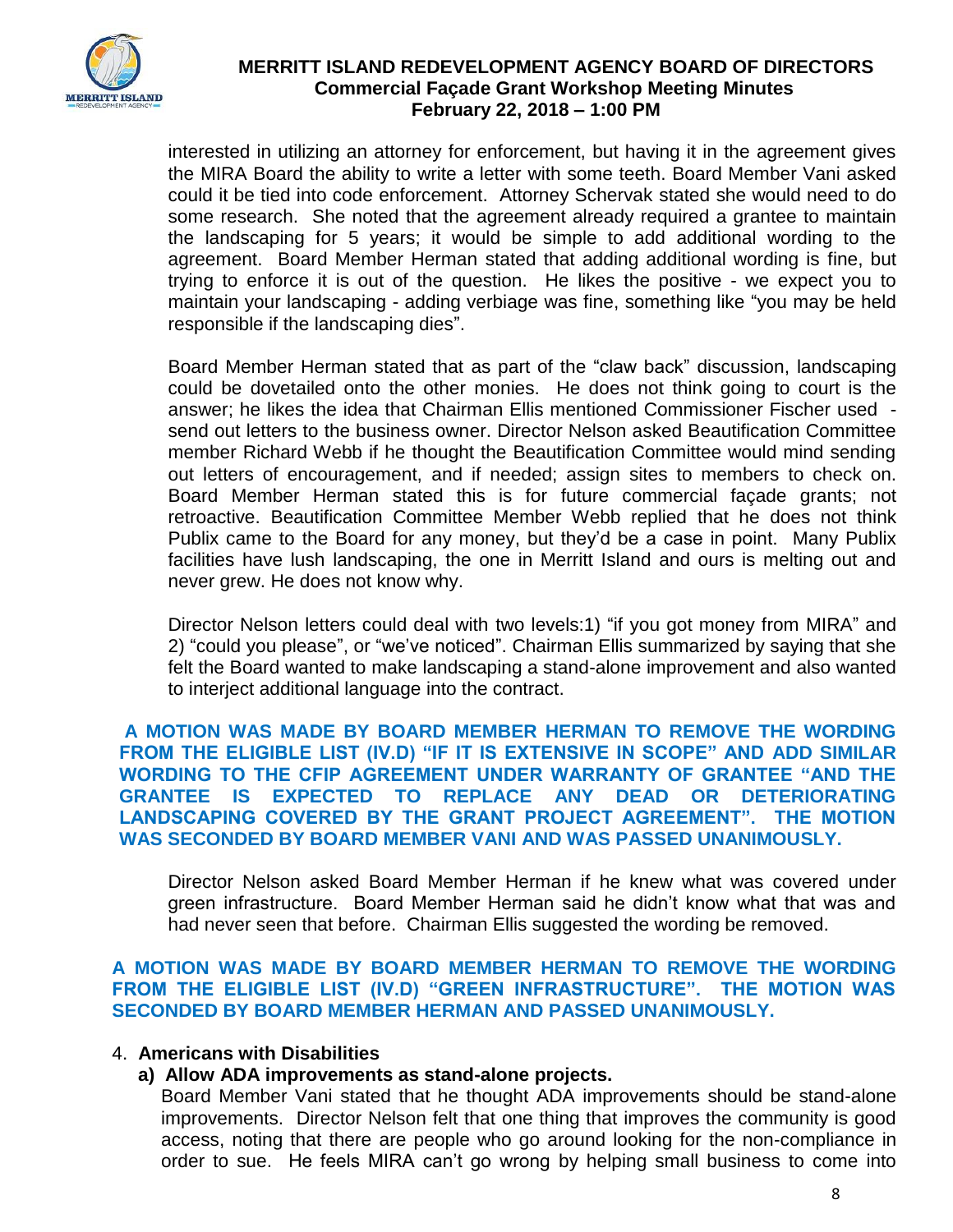

compliance. Board Member Herman thinks it is reasonable to add ADA to the list of improvements, but not as stand-alone. Board Member Cook stated it was already in there under item "j". Board Member Herman stated that what was already there for ADA was something that could be seen from the road; maybe the consideration should be for the back of the building as well. Director Nelson stated maybe it was similar to engineering - placing enough of a value on it enough that it would encourage business to become ADA compliant, such as a \$5,000 maximum as a stand-alone improvement. Board Member Herman summarized that someone could come to the Board with a regular project which includes the ADA improvements, or the ADA improvements could be stand-alone with a cap for that purpose. Board member Cook stated he would support it as a stand-alone as it is an access issue; a human rights issue; a community issue. He feels MIRA is going to complicate things if they start doing tiers and would like it to be keep simple.

Board Member Vani stated that he did one ADA project with a double switch back and it was expensive. He agrees with Board Member Cook. Board Member Herman wants to put a limit on it; he thinks allowing \$17,000 is too much. Chairman Ellis recapped by stating that Board Member Cook would like to see ADA being a stand-alone project period; Board Member Herman would like to see a cap; Board Member Vani stated he could go agree because he didn't think MIRA would see a \$17,000 application for ADA. Board Member Barber noted that MIRA is supposed to be doing safety improvements. He would go with a cap or stay with the language we have now. Chairman Ellis stated that she could support a cap of \$5,000. Board Member Cook would support \$10,000. Board Member Barber believes it is the property owner's responsibility, but could support a cap of \$2,500. Board Member Herman agrees with Board Member Barber, he thinks it is the business owner's responsibility; and would support a cap of \$5,000. Chairman Ellis entertained a motion.

**A MOTION WAS MADE BY BOARD MEMBER VANI TO REMOVE THE WORDING "AS PART OF MORE EXTENSIVE PROJECT IMPROVEMENTS" FROM PAGE 3, J, OF THE POLICIES AND PROCEDURES; TO ADD THAT ADA EXTERIOR IMPROVEMENTS CAN BE UP TO 50% OF THE TOTAL PROJECT; TO CREATE J.1 TO STATE ADA EXTERIOR IMPROVEMENTS CAN BE STAND-ALONE UP TO A \$5,000 MATCH AS SEEN FROM THE ROAD. THE MOTION WAS SECONDED BY BOARD MEMBER HERMAN AND PASSED UNANIMOUSLY.** 

# **5. Painting**

**a) Reconsider painting the front of a building, but not the sides or the back because they are not seen from the road.** 

Board Members Cook, Vani, and Barber said they would not support that concept. Board Member Herman felt that MIRA has a couple of business owners that come every 5 years for painting and maybe some verbiage should be added to discourage that.

# **6. Institute a Claw Back (reimbursement) for buildings sold**

a) **Require reimbursement to MIRA for buildings "flipped" within a specific time period.**

Board Members Cook, Vani, and Herman said they would not support that concept. Board Member Barber stated he would like to see the MIRA Attorney draw up language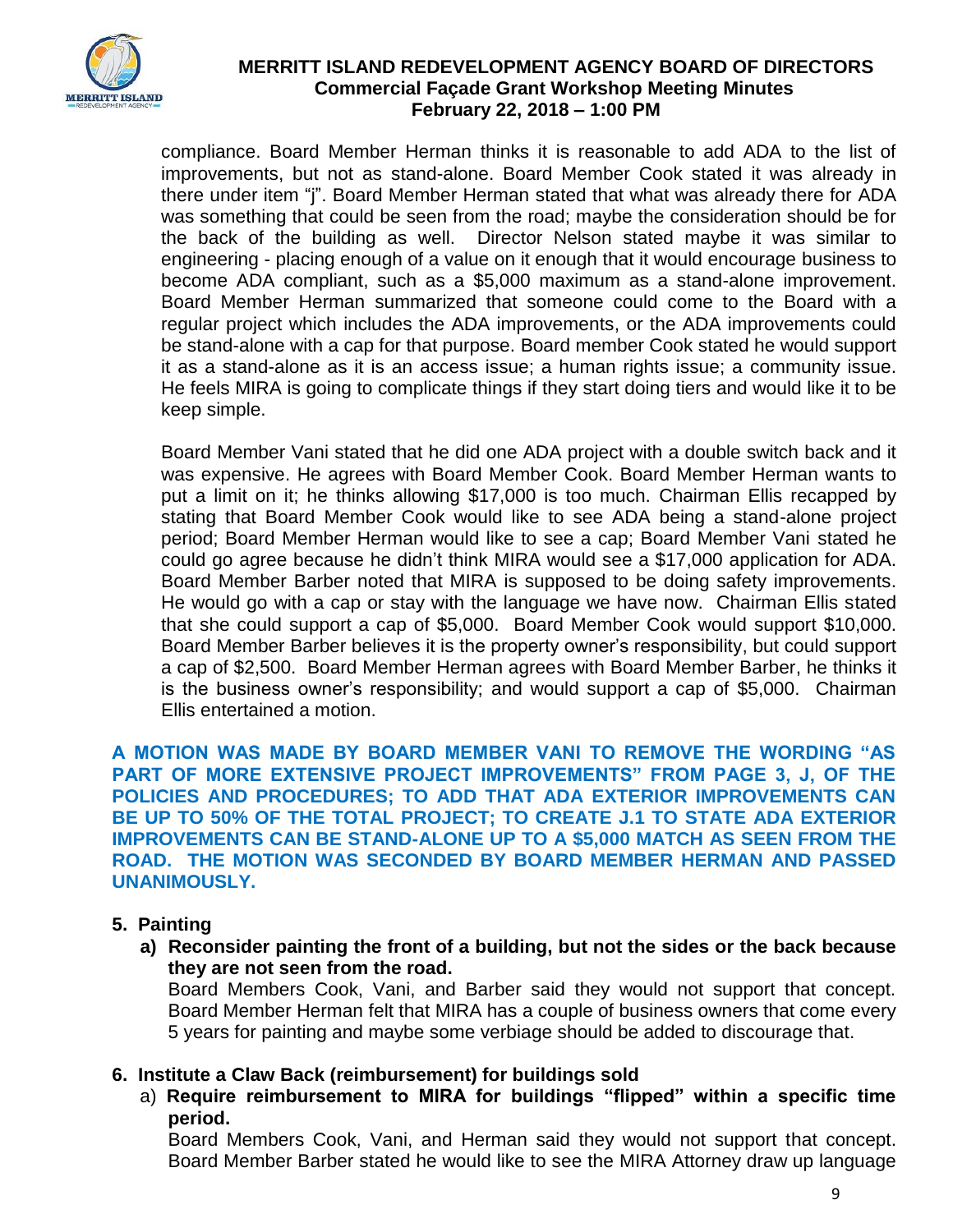

that would be enforceable in court, then retracted his previous statement as he felt the purpose of MIRA is to enhance.

Director Nelson stated his concern was being accused of giving someone money and to an owner that turned around and flipped the property. Attorney Schervak interjected that MIRA could put wording in the agreement that the grantee is stating it is not their "intent" to sell the property within 6-12 months. Board Member Herman stated he did not know how the Board could ever chase that. Board Member Vani stated that MIRA has a grant program for property improvements and gets results for what it pays for. He does not think whether the property is sold or not is MIRA's issue; the bottom line is that MIRA has an improved property in the district.

**A MOTION WAS MADE BY BOARD MEMBER BARBER TO ADD LANGUAGE TO THE AGREEMENT STATING THE GRANTEE'S CURRENT INTENT IS NOT TO SELL THE PROPERTY WITHIN A 12-MONTH PERIOD. THE MOTION WAS SECONDED BY BOARD MEMBER VANI. THE MOTION WAS UNANIMOUSLY APPROVED.** 

# 7. **Roofing**

# **a) Consider roofing upgrades as an eligible improvement.**

Board Member Ellis stated that currently the roofing is considered as part of a more extensive project. She would not have a problem removing "a more extensive project" if the owner was installing an upgraded roof. Board member Herman would vote no on that. He feels if the applicant goes to a metal or tile roof, that's a choice they are making and they're going to get 50% of the grant money paid by MIRA anyway. The Board discussed the roofing issues. Chairman Ellis discussed the Inmon roof grant that was passed at the December meeting, then noted that the December minutes were not in the book.

Director Nelson and Ms. Hurren left to get the December meeting minutes. The Agenda was verbally corrected to reflect approval of the December minutes as a line item.

# **A MOTION WAS MADE BY BOARD MEMBER HERMAN TO APPROVE THE DECEMBER 14, 2017 MEETING MINUTES. THE MOTION WAS SECONDED BY BOARD MEMBER BARBER AND PASSED UNANIMOUSLY.**

The Board looked back at the Inmon grant in discussing the roof costs. Attorney Schervak will qualify the wording "for more extensive project" and the formula for figuring the percentage of allowable match. The Board agreed to leave roofs the way it currently was, and clarify the verbiage.

# 8. **Miscellaneous**

**a) Develop a proactive approach to contact owners of blighted properties.**

 Chairman Ellis stated this was something MIRA should wait to do until it is fully staffed. Board Member Herman stated that maybe it is something the Beautification Committee can do.

 **b)** Develop a Façade Competition: Chairman Ellis recommended leaving this on the list for the new Director.